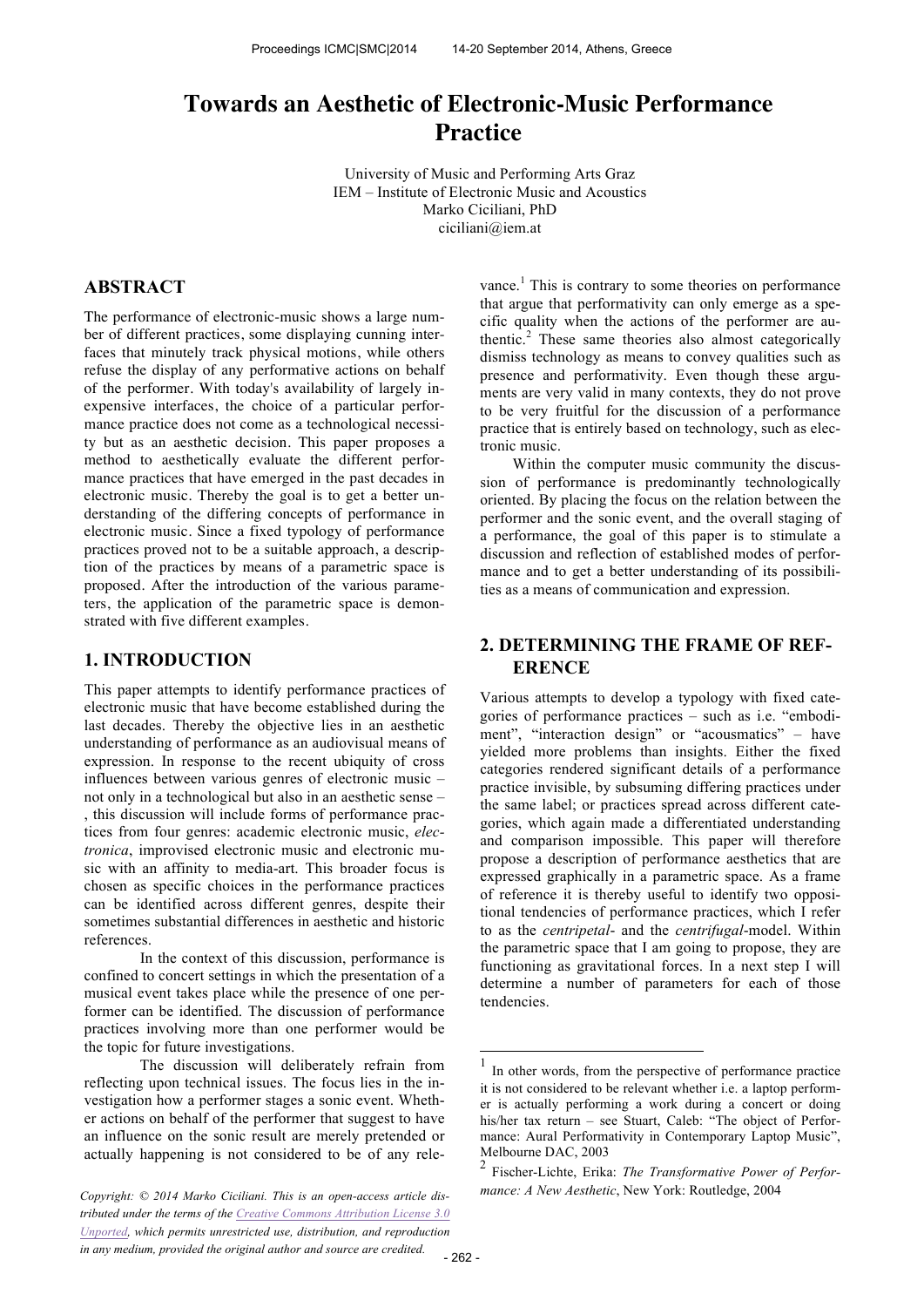The *centripetal*-model is characterized by:

- a *centripetal* disposition, meaning that the performer is at the center of attention;
- visibility of performer;
- high transparency of bodily action and sonic reactions;
- events that can be related to the physical actions of the performer;
- sound sources in the direction of the performer:
- correspondence of body and sound;

The *centrifugal*-model is characterized by:

- a *centrifugal* disposition; the performer functions as a controlling rather than enacting entity;
- performer is in a rather hidden position;
- little or no correspondence between actions and sonic results;
- there is no causal connections between the performer's actions and the occurring events;
- sound sources are decentralized and/or spread out;
- independence between the performer's body and sound;

Historic examples of the *centripetal*-model are practically all traditional instruments. With them, there is always a direct connection between the performer's actions and the sonic results. Also the sound source is at the position of the performer. In this model, the instrument tends to be *anthropomorphic* in the sense that it functions as a surrogate of human sounds. The only traditional instrument which has *centrifugal* characteristics is the church organ. Here the performer is often invisible, and his or her actions cannot be compared to the sonic result. Due to the reverberant acoustics of most churches, the sound source is also dispersed throughout the space. It is interesting to note that the church organ's function has always been to represent divine power, hence it makes sense that it does not carry *anthropomorphic* characteristics.

A more recent historic example of a centrifugalmodel is acousmatic music. Even though the early generation of *musique concrète* composers deliberately rejected all traditional models of performance, I contend that concerts of acousmatic music constitute a performerbased performance practice. With this practice the performer is usually not in an exposed position (behind the mixing board) and there is little  $-$  if any  $-$  correspondence between the performer's actions and the sonic results. Also the *acousmonium* – the instrument *par* excellence for acousmatic music – disperses the sound throughout the space. The influence of the performer is characterized by exercising control over the events but he or she does not act as an agent that produces the sounds in the moment of the performance.

As a historic note I would like to mention that the *centripetal* and the *centrifugal*-model can be related to the two different Greek myths of the origin of music. According to Pindar music was created by Athena when she invented the aulos. When Perseus decapitated Medusa her sister Euryale cried out in horror. Athena was so moved by her vocal utterance that she invented the aulos in order to imitate that sound. According to this myth, music was invented in order to imitate the human voice, therefore it is *anthropomorphic*. 3

According to Homer music was invented by Hermes. The myth tells that while Hermes was taking a rest during one of his voyages he observed a turtle passing by. It struck him that the tortoiseshell could function perfectly as a resonating body. He then invented the lyra which he gave to Apollo. In this myth there is no direct connection between a human expression and music, rather the tortoiseshell's aptitude as a resonating chamber refers to sound as it manifest itself in nature.

It is interesting that acousmatic music refers to the pythagorean tradition<sup>4</sup> which understands music as part of a cosmic order and therefore not as an expression of human affect.

# **3. SELECTION OF PARAMETERS**

#### **3.1 The First Group**

The first group of parameters is derived from characteristics of the *centripetal* model:

- **body** is the performer's body clearly exposed and visible?
- *presence* is the performer's presence prominent as part of the performance?
- *embodiment* is there a strong correlation between the performer's bodily actions and the sonic result?
- **transparency** is there a strong readability between the performer's actions and the sonic result?

The first parameter is self-explanatory.

# *3.1.1 Presence*

The second parameter deserves more explanation as there are various sorts of *presence* that can be identified. In general, *presence* refers to a perception of the performer that is perceived as intense and auratic. As this quality is rather hard to grasp, I would like to differentiate between so-called *authoritarian* and *personal* presence.

The former refers to the appearance of the performer as the author of the artistic event, hence the artistic idea is not only present as sound organization but is personified by a human agent acting as author. This implies that a congruence is assumed between the actions and the artistic intentions. The performer enacts an artistic idea.

*Personal* presence results in physical and/or psychological identification of audience members with the performer. Physically this can take place on a neu-

1

<sup>3</sup> Wisskirchen, Hubert: *Musik und Sprache*, PDF accessed on March 29, 2014, p.23 [http://www.wisskirchenonline.de/downloads/arbeitsbuch3.pdf]

<sup>4</sup> Schaeffer, Pierre: *Traité des Objets musicaux*, Paris: Seuil, 1966, page 91ff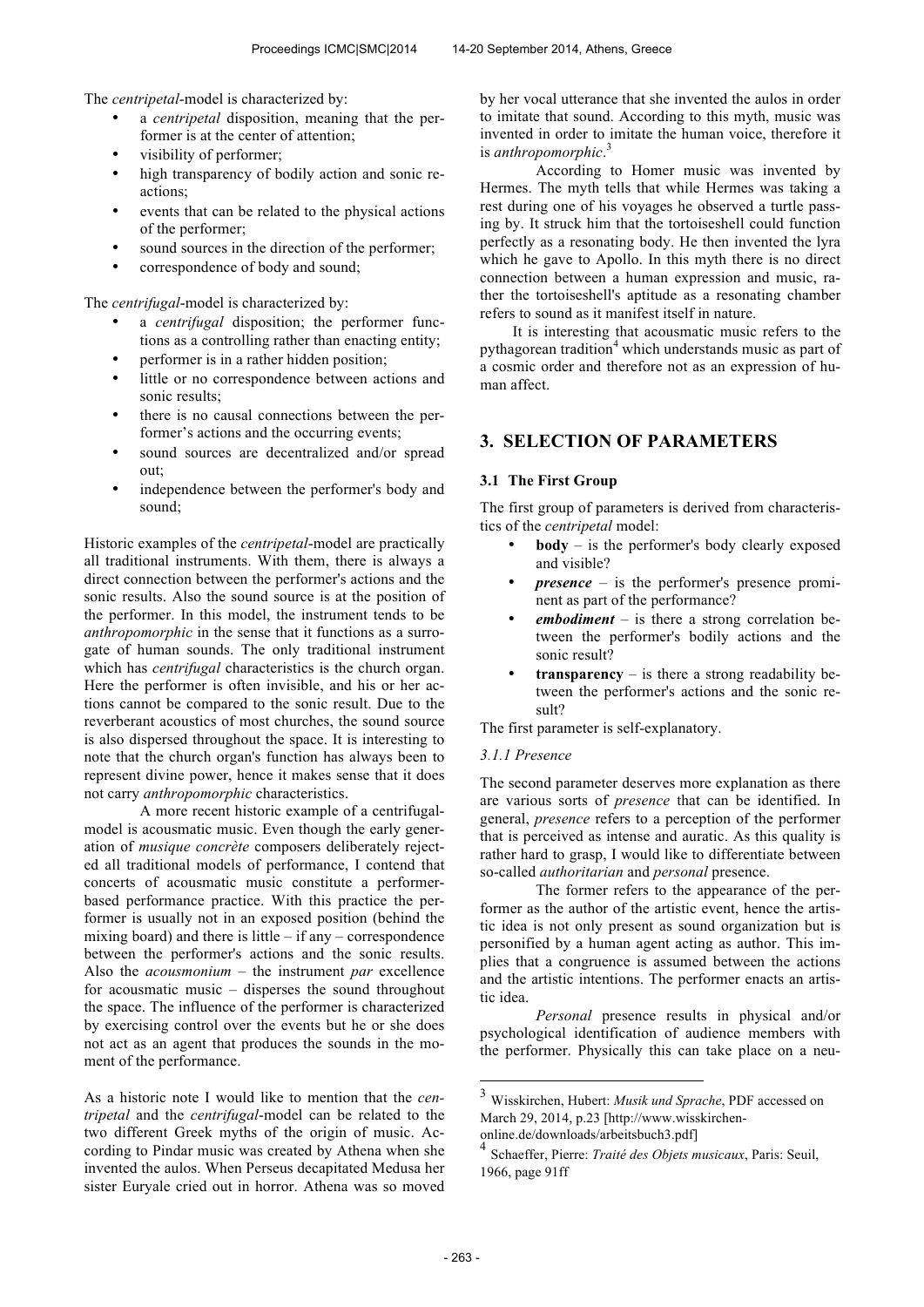ronal level. Part of the human nervous system consists of so-called mirror neurons that show the same activity when a bodily motion is performed as when the same motion it is observed when being performed by another person. 5 This means that when an audience member observes a person on stage, he or she physically coexperiences the actions on stage. Obviously, this is more relevant when the performers are making use of large gestures.

On a psychological level identifications of the audience with the performer can happen in a similar way as they are known to take place with motion pictures. $6$ Commonly this is referred to as the *Persona.* This process of identification cannot be generally applied to all performance situations, as it depends on whether the performer conforms to a set of cultural and discoursedependent values.<sup>7</sup> However, it can be assumed that processes of identification are also taking place in musical performance situations. A person in the audience can react sympathetically to a performer or the contrary, which results in a different effect of presence.

# *3.1.2 Embodiment*

In general terms *embodiment* refers to the application of *embodied* as opposed to cognitive knowledge. When playing traditional instruments *embodied* knowledge plays a significant role as it would be impossible to apply the necessary fine motor skills if all motions were consciously reflected.<sup>8</sup> In the context of the performance practice of electronic music *embodiment* takes place when there is a very intimate connection between the physical actions of the performer and the reaction of the technology.

# *3.1.3 Transparency*

This parameter refers to whether the chosen mode of performance actively tries to create transparency as to how actions relate to results. If a strong *embodiment* is present, this will usually also yield strong transparency. However, as it will become evident with the examples further below, transparency can exist independently of *embodiment*, therefore it is useful to keep those parameters separated.

# **3.2 The Second Group**

-

The second group of parameters is derived from characteristics of the *centrifugal* model:

**- space (centered/expanded)** – is the sound source located in proximity of the performer (centered) or is it spread out throughout the performance space (expanded)?

**- mediatization** – are there sounds that occur independently of any actions on behalf of the performer?

**- camouflage** – does the chosen performance mode consciously hide the performer's actions from the view of the audience?

# *3.2.1 Space (centered/expanded)*

As outlined above it is characteristic of the *anthropomorphic centripetal*-model that the sound source is in proximity of the performer. If the sound source is dissociated from the performer it conforms to the centrifugalmodel. As it supports the performers *presence* if the sound is centered at his/her location, this parameter is positioned at the opposite position of the parameter *presence.*

#### *3.2.2 Mediatized*

If there are sounds that clearly do not show any relation to the actions of a performer, and they occur as if they could have been preproduced, this is referred to as *mediatized.* This indicates that the sound could have been produced at a different time and that the sound was played back during the performance. This parameter is positioned at the opposite pole of the parameter *Embodiment*. While *Embodiment* indicates the tight connection between the performer's body and the sounds, *mediatized* events are completely independent of it.<sup>9</sup>

#### *3.2.3 Camouflage*

Camouflage is the opposite of the parameter *Transparency*. Why introduce it as a separate parameter? Several performance practices can be found that actively and consciously try to hide the actions from the audience or to dissociate the actions from the results, as for example performances by Toshimaru Takamura, who deliberately sets up his equipment in such a way that his hands are not visible to the audience. Therefore it seemed insufficient to describe this as a mere absence of transparency. This parameter was introduced in order to indicate that camouflaging decisions were explicitly taken.

#### **3.3 Visual Extentions**

This last parameter refers to all sorts of technological visual extensions, like video projections or sound objects. They can take a centripetal or centrifugal function. Therefore this parameter has been positioned between the aforementioned two groups, opposite to the parameter *body*.

#### **3.4 Arrangement of the Parametric Space**

The eight parameters are arranged in the parametric space as displayed in *Figure 1*.

<sup>5</sup> Iacoboni, Marco; Woods, Roger P.; Brass, Marcel; Bekkering, Harold; Mazziotta, John C.; Rizzolatti, Giacomo (1999). "Cortical Mechanisms of Human Imitation", *Science* 286 (5449), page 226–252

<sup>6</sup> Shail, Robert: *Studying Film Stardom: Methods and Debates* http://www.academia.edu/1019677/Studying\_Film\_Stardom\_M ethods\_and\_Debates [06/26/2013]<br><sup>7</sup> Lünchurg, Berbare: A holistic l

Lüneburg, Barbara: *A holistic View of the Creative Potential of Performance Practice in contemporary Music*, London: Brunel University, Dissertation, 2013, page 45-72

<sup>8</sup> Kim, Jin Hyun: "*Emboyment* musikalischer Praxis und Medialität des Musikinstruments" in: Harenberg, Michael et al.: *Klang (ohne) Körper*, Bielefeld: Transcript, 2010, page 105-118

 9 see Croft, John: "Thesis on Liveness" in: *Organised Sound,* Cambridge: Cambridge University Press, 12(I), 2007 p 59-66, Crofts understanding of liveness can be understood as a description of the axis comprising *mediatization* and *embodiment*.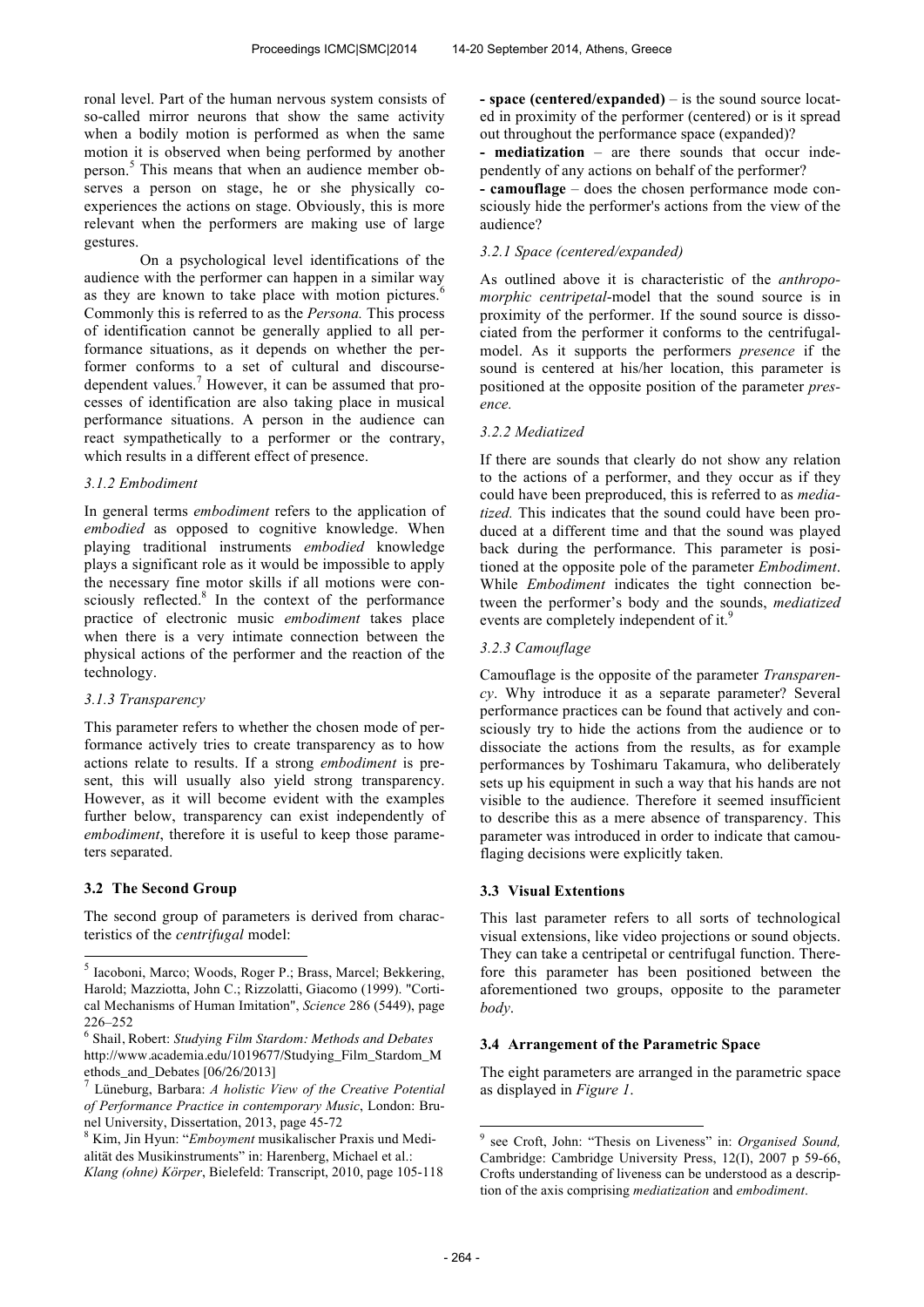

**Figure. 1** distribution of parameters in space

# **4. EXAMPLES**

j

I would like to demonstrate the application of the parametric space by means of a number of differing examples. When possible, I included links to Youtube videos so that the discussed examples can be easily accessed.

# **4.1 Acousmatic Performance Practice**

This example refers to standard acousmatic performances. Since my contention that acousmatic music is a performance practice has been questioned, due to the historic rejection of any performative displays by acousmatic composers, I would like to emphasize that especially the use of *acousmoniums* has been established as a performative art in itself. This is evident seen that in Belgium or Austria there are even courses and competitions for the performance of works on acousmoniums.<sup>10</sup>

As an example for an acousmatic performance practice, I would like to refer to a short documentation of Thomas Gorbach's *Trilogy* (1999) which is performed by the composer: http://www.youtube.com/watch ?v=g4esZqEnyas (accessed on March 29, 2014).

The clip shows that the performance space is darkened except for the area around the mixing-board, which is also the position of the performer. Even though he is in the back of some of the audience members, he is physically visible and present. The music is dispersed throughout the performance space. The actions of the performer can be related to spatial movements but not to the creation of the sounds themselves. In that sense the actions are not particularly transparent. Even though the place where the performer is positioned is the brightest in the space, the setup suggest a concealment of actions. I propose the distribution of parameters as displayed in *Figure 2* to describe this situation.







**Figure. 3** parametrized space for the performances of Francisco Lopez

#### **4.2 Francisco Lopez**

I would like to include a second example in the tradition of acousmatic music, namely of the performance practice of Francisco Lopez. As it is well known and also documented in the following clip http://www.youtube. com/watch?v=pWvLvN5T-lI, (accessed on March 29, 2014) Lopez encourages the audience to wear blindfolds during his performances. At the beginning of the concert event he usually introduces himself to the audience, explains what he is about to do and why he finds it appropriate for his music to be listened to without any visual distraction. By presenting himself as the author and the performer, and explaining the necessity for his particular performance setup, he gains a strong presence.

<sup>&</sup>lt;sup>10</sup> See for Belgium: Concours de Spatialisation "Espace du Son" http://www.musiques-recherches.be [31.03.2014]; for Austria: Electroacoustic Music Festival Vienna http://www.theelectroacousticproject.at/index.php?gr\_id=10&k \_id=106 [31.03.2014];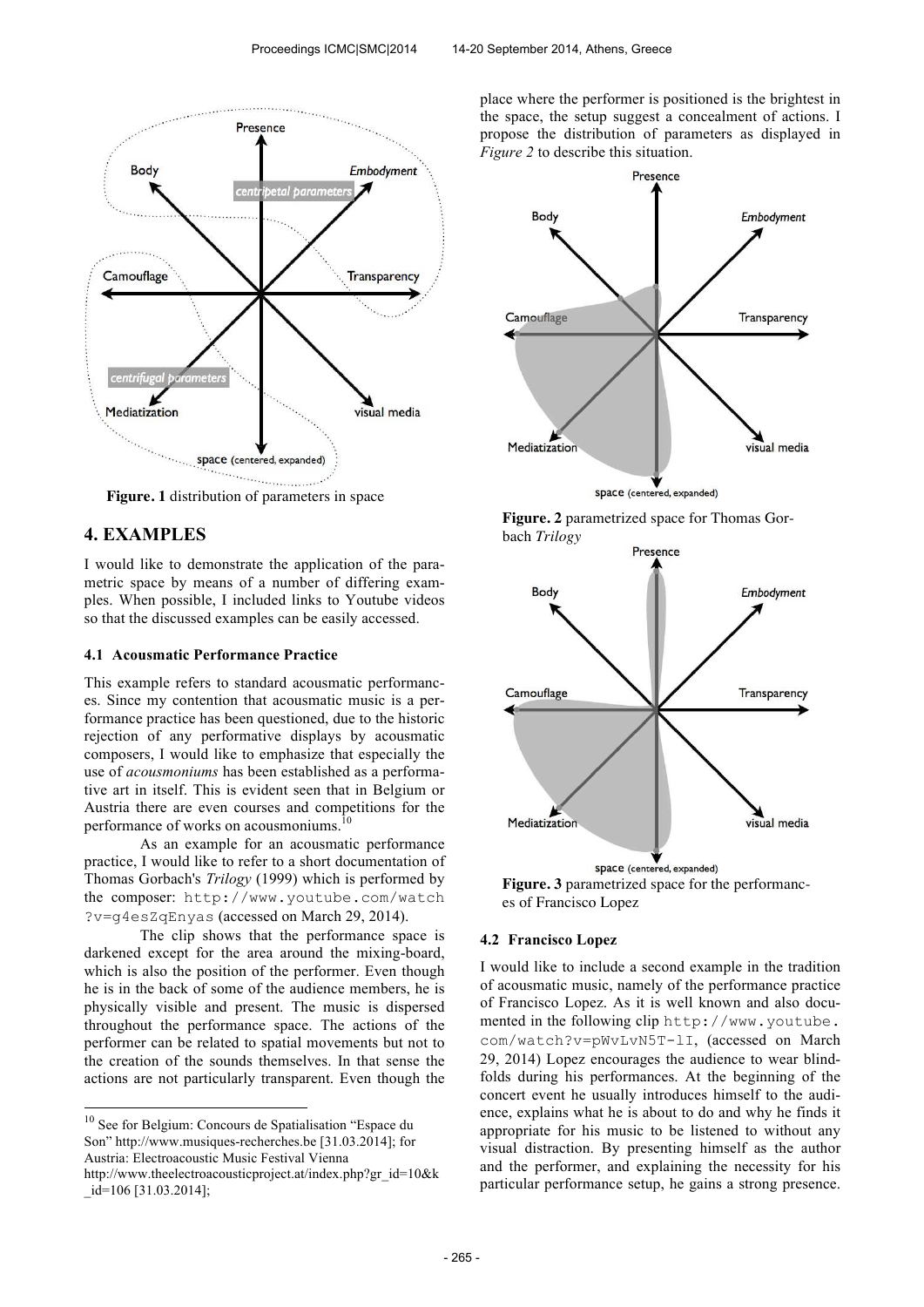I consider his introduction to the audience the actual beginning of the performance although no sound of the program was yet played. He nevertheless creates a specific aura that has a strong influence on how his music might be perceived. For the rest of the performance he is completely invisible, even for the audience members who do not choose to put on blindfolds. This is because he normally sets up the seating in a circular manner while positioning himself in the center, in the back of all audience members. I propose the distribution of parameters for his performance practice as displayed in *Figure 3*. It shows strong resemblance with the acousmatic model, but reflects the special presence he set up at the beginning of the event.

#### **4.3 Laetitia Sonami**

Sonami's performances are in many ways the opposite of the acousmatic performance practice. As an example I am referring to this clip from one of her performances: http://www.youtube.com/watch?v=ngygk20 M1pI (accessed on March 29, 2014). The event is very focussed on her physical appearance as a performer. Her interface – the so-called Lady's Glove – is highly *embodied*, the gestures are readable and can easily be related to changes in the sounds. I propose the distribution of parameters as displayed in *Figure 4* to describe this performance practice.



# es of Laetitia Sonami

# **4.4 Thor Magnusson**

j

The next example is from a live-coding performance of Thor Magnusson: http://www.youtube.com/ watch?v=04TcXlC9IBw (accessed on March 29, 2014). In live-coding computer musicians generally refrain from using any additional interfaces apart from an ASCII keyboard and a computer mouse. The music is created by typing code and compiling it in real time.<sup>11</sup> Typically the computer monitor is projected on a screen so that the audience can follow the process of typing commands and evaluating them. Alike to many other laptop performances, this type of presentation is sometimes criticized as it emphasizes the technological aspect of computer music that may not be accessible to laymen. However, the conscious rejection of additional interfaces tries to strip the performance of all unnecessary accessories and presents the creation of music in its bare form: in this case the typing of code.

By projecting the code on a screen, the process is very transparent. The performer is clearly present but not in any *embodied* relationship to the interface or the sounds. Even though the display of code closely correlates to the sonic events, the compiled code blocks function as on/off switches, rather than suggesting that the sound is created and shaped in that very moment. Therefore I ascribe a strong mediatized quality to this aspect of the performance practice. I propose the distribution of parameters as displayed in *Figure 5*.



**Figure. 5** parametrized space for the Live-Coding performances of Thor Magnusson

#### **4.5 Alvin Lucier**

As a last example I would like to pick a historic work that in my view still manifest one of the most radical redefinitions of performance practice: Alvin Lucier's *Music for a Solo-Performer* from 1965. I am referring to the following performance by Ninoska Berdichevsky: http://www.youtube.com/watch?v=zlFMAxX U03U (accessed on March 28, 2014).

In this piece brain-waves are measured by means of EEG electrodes that are attached to the performer's scalp. For the piece to become audible, so-called alpha waves have to be detected that have a frequency between 8 and 12 Hz. The EEG responds by replicating the brain activity with voltage changes that are then applied to transducers, small loudspeakers or other vibrating devices that incite several percussion instruments distributed throughout the space. Brain waves of such a slow frequency only occur when the person is in a very relaxed state, almost in a state of meditation. Therefore this piece

 $11$  iXi is a language specially developed for live coding that is used by Magnusson http://www.ixi-audio.net/ [31.03.2014]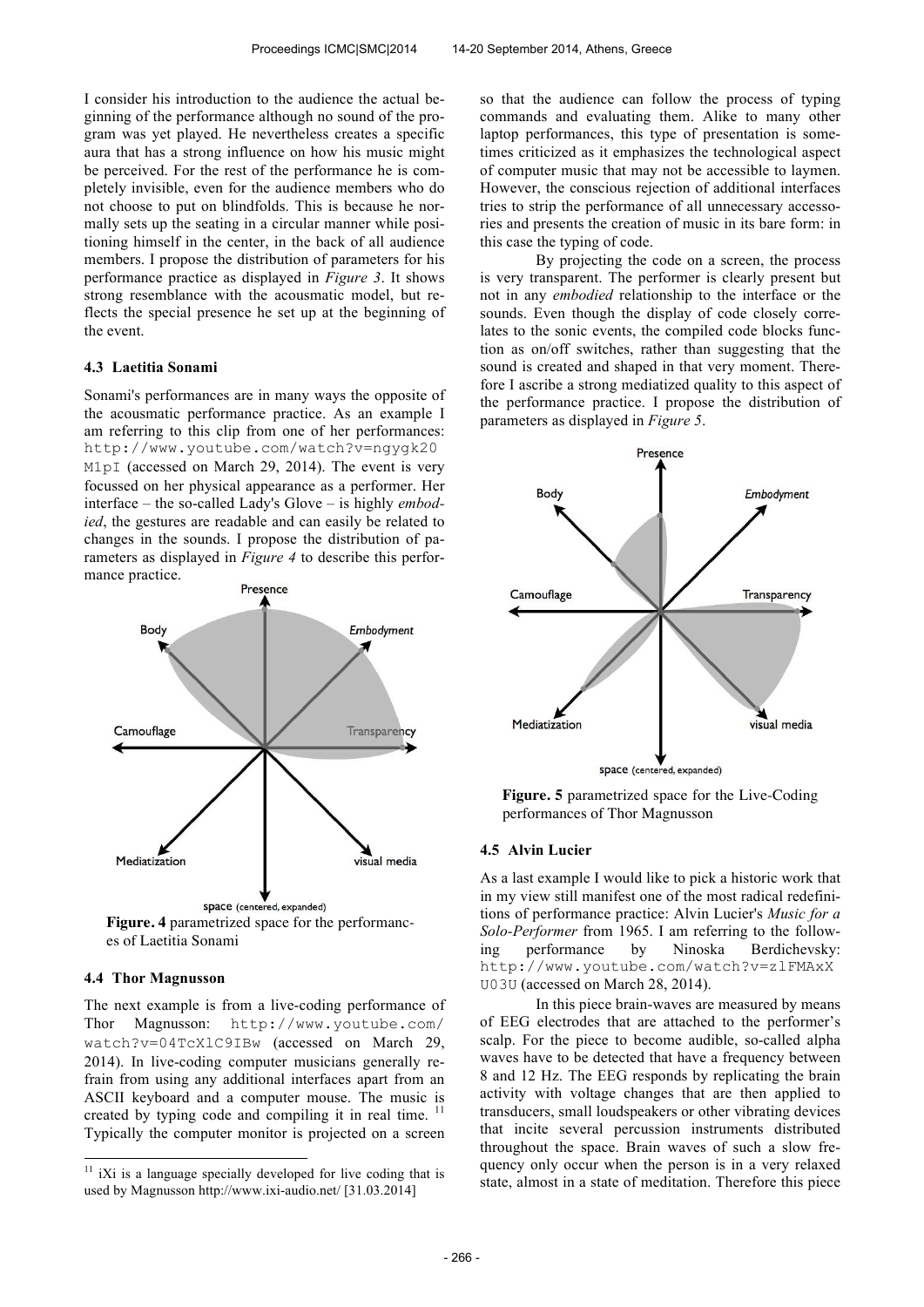presents an example where a constellation is constructed between performer, interface and sound generation that inverts the behavior of traditional instruments. For the work to resound, utmost passivity is required on behalf of the performer. As performance situations are often exciting for performers, the production of alpha waves can be seen as a 'virtuosity in passivity', which stands in contrast to traditional sound production where an increase of sound production is always allied to a reciprocal increase of physical involvement.

In this case I found it difficult to decide whether to describe the interface as fully embodied or not at all. From a technological point of view it is clearly a fully embodied interface. On the other hand it is impossible to recognize any correlations between the bodily actions and the sonic result. Therefore I consider both descriptions equally valid, even though I personally prioritize the former.



**Figure. 6 and 7** parametrized spaces for the performances of *Music for a Solo-Performer* by Alvin Lucier

# **5. EVALUATION**

The proposed parametric spaces give a good graphic impression of the relevant aspects of a given performance practice. Also when comparing different graphic distributions of parameters it is immediately evident which performances are based on similar aesthetics. However, as it became evident with the Lucier example, some parameters might be ambiguous which was in this case hard to resolve. Also – as with all types of analysis – the decision which parameters to give what amount of weight asks for discussions and can be interpreted differently. However, every analysis is a personal interpretation. Therefore it would be inappropriate to expect identical results from a variety of users that are using the same method.

Visual media are often an important element in performances. With the given distribution of parameters, the function of the visual media component is not clearly described. In the case of Magnusson, the visual element enforces the transparency of the performance by displaying the code that is typed in and compiled by the performer. In other situations the video can take on a completely different function, as for example in performances by Laetitia Sonami where she uses live manipulated projections. In this instance, the function of the visual media supports the *embodiment* aspect of the performance.

For a precise analysis of the visual aspect a separate parametric space would have to be defined in order to adequately show its function. For an analysis where the precise function of the visual media is not the focus of attention, the model proposed above would still suffice.

# **6. SUMMARY**

In response to a large number of different performance practices that have occurred in electronic music, this paper proposes a parametric space as a means to approach an analysis of performance practices with the goal of getting a better understanding of the underlying aesthetic preferences. At first two major tendencies have been identified, the *centripetal-* and the *centrifugal-*models. On their basis seven parameters have been derived which have then been complemented by an eight one for the indication of visual media.

The distributions of parameters for the discussed examples show suggestively which aspects of performance are of relevance in a given case. Similar shapes make evident which performance practices pursue a similar aesthetic. The parametric space seems to be a good alternative to fixed categories of performance practices, as the latter render many aspects invisible while the former is capable of displaying subtle details, while also showing group characteristics when several examples are compared.

How performance situations with more than one performer can be grasped is still open for investigation. As mentioned above, an indication of the function of visual media asks for further elaboration, if it plays a prominent role in the work at hand.